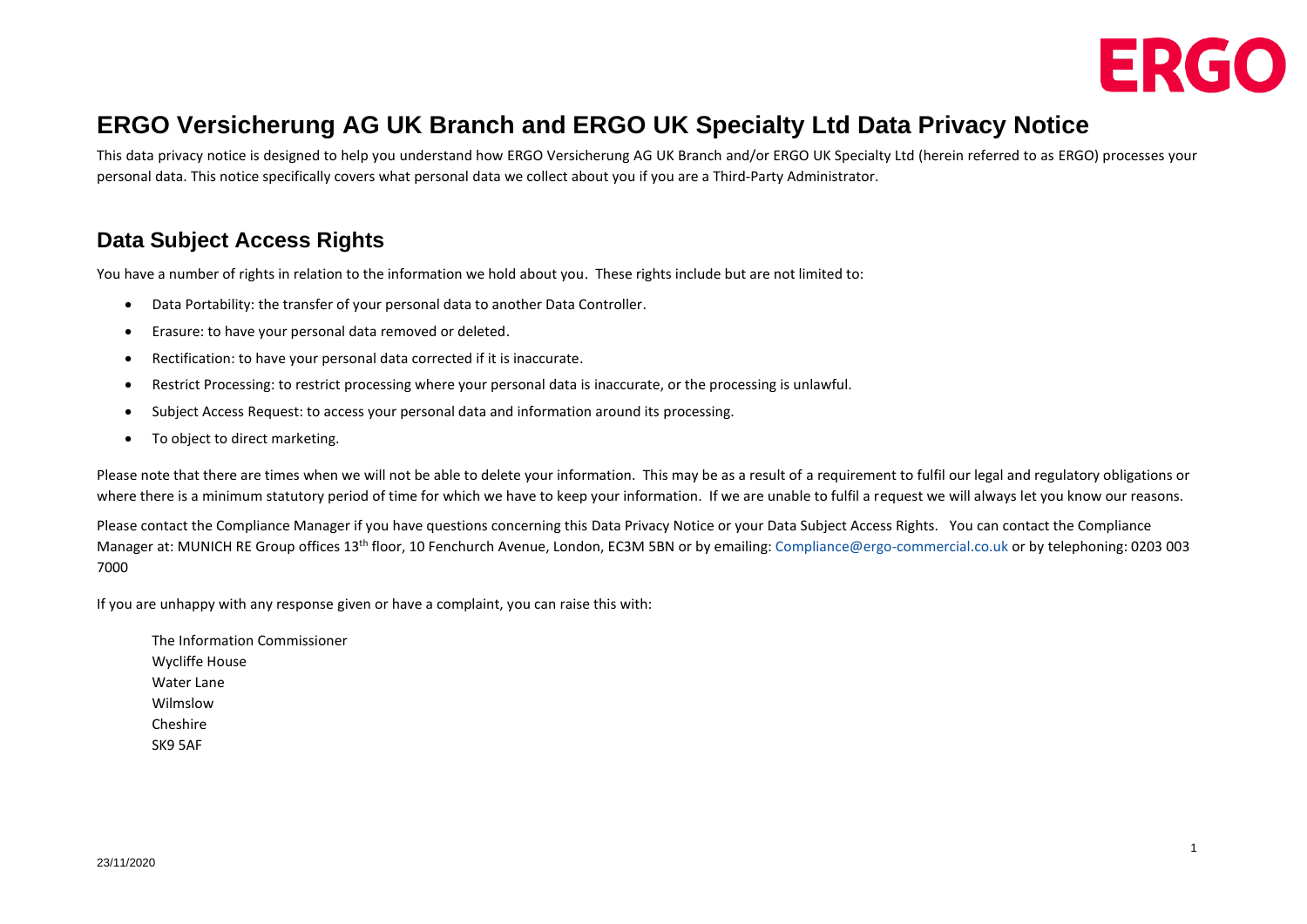

#### **What information do we collect about you, and what we use it for?**

In the course of our relationship with you, we may collect and process personal data for a range of different reasons. For each reason we must have a lawful basis for processing personal data and we will rely on the following as our lawful bases:

- It is necessary in order to enter into a contract, or required for a contractual basis.
- We have a legal or regulatory obligation.
- We have a legitimate business need to use personal information for business operation and administration purposes. When we use your personal data for these stated reasons, we have assessed the basis of our processing and ensured that our legitimate business need does not result in any detriment to you.

| <b>Categories of</b><br>data                    | <b>Type of information</b><br>processed                                                                                                                                                                                                                                  | Where the information<br>comes from                                                                                                                                                  | <b>Purpose of Processing</b>                                                                                                                                                                                                               | <b>Lawful basis of Processing</b>                                                                                                       | Who we disclose data<br>to                                                                                                                                                               |
|-------------------------------------------------|--------------------------------------------------------------------------------------------------------------------------------------------------------------------------------------------------------------------------------------------------------------------------|--------------------------------------------------------------------------------------------------------------------------------------------------------------------------------------|--------------------------------------------------------------------------------------------------------------------------------------------------------------------------------------------------------------------------------------------|-----------------------------------------------------------------------------------------------------------------------------------------|------------------------------------------------------------------------------------------------------------------------------------------------------------------------------------------|
| Individual<br>Information                       | Name, Address, Contact<br>details, Date of birth,<br>Gender, National insurance<br>number, Employment<br>History, Education,                                                                                                                                             | You<br>Insurance intermediaries or<br>other insurance market                                                                                                                         | It is necessary in order to<br>enter into a contract, or<br>required for a contractual<br>basis                                                                                                                                            | It is necessary for the purposes of a<br>contract.<br>We have a legitimate business need                                                | Group companies and firms<br>providing administration<br>services.<br>Reinsurers.                                                                                                        |
| <b>Business and</b><br>Financial<br>Information | <b>Professional Certifications</b><br>Financial history, Income,<br>Bank details, Credit history,<br>Job Title, Business<br>Description, Information<br>obtained during the due<br>diligence process,<br>Information gained in the<br>process of conducting<br>business. | participants.<br>Anti-Fraud Databases, Credit<br>Reference Agencies, Sanctions<br>Lists, Court Judgements.<br>Government and Civil<br>Agencies.<br><b>Publicly Available Sources</b> | Managing our business<br>operations Maintaining<br>business and policy records.<br>Managing records of the firms<br>we do business with.<br>Analysing and improving the<br>products and services we<br>offer.<br>To apply for and claim on | We have a legitimate business need                                                                                                      | Our agents and other<br>intermediaries or market<br>participants.<br>Credit reference agencies.<br>Anti-fraud databases.<br>Government and Civil<br>Agencies<br><b>Regulatory Bodies</b> |
| Statutory and anti-<br>fraud information        | Information from sanctions<br>and anti-fraud databases<br>concerning you.                                                                                                                                                                                                |                                                                                                                                                                                      | insurance.<br>Legal or Regulatory Purposes<br>Setting you up as a TPA<br>including possible fraud,<br>sanctions, credit and anti-<br>money laundering checks.                                                                              | We have a legal or regulatory<br>obligation<br>It is necessary for the purposes of a<br>contract.<br>We have a legitimate business need |                                                                                                                                                                                          |

#### **Personal Data**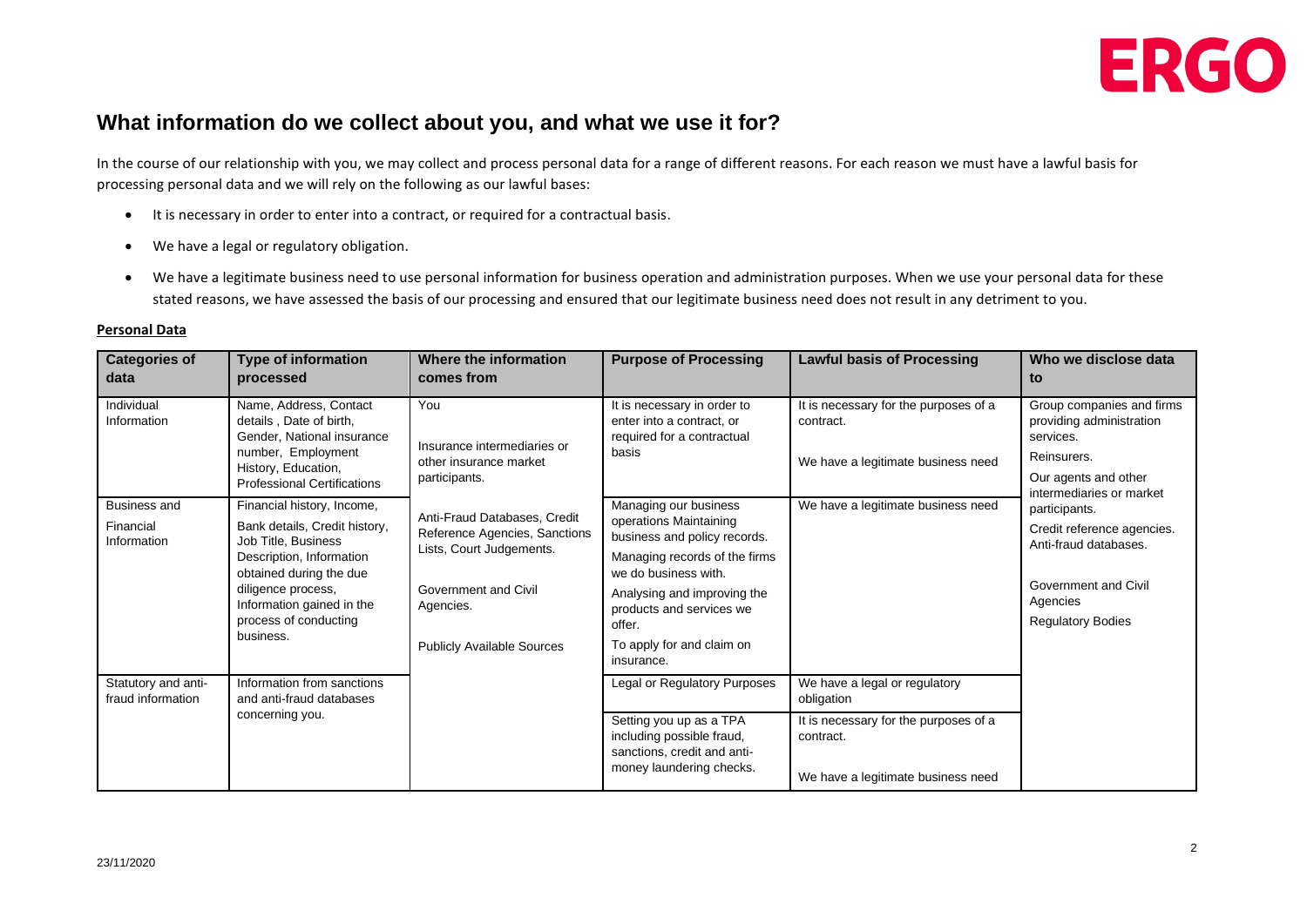

When we process special categories of personal data, we are required to have additional lawful bases for processing, and we will rely on the following as our lawful bases:

- You have provided consent
- It is necessary for an insurance purpose and is in the substantial public interest.
- Where the use of your special categories of information is necessary to establish, exercise or defend our legal rights.

#### **Special Categories of Personal Data**

| <b>Categories of</b><br>data             | <b>Type of information</b><br>processed                                                                                                                                      | Where the data comes<br>from                                                                        | <b>Purpose of processing</b>                                                                                        | Lawful basis of processing                                                                                                                                                                                                                | Who we disclose data<br>to                                                                                                                                                                                                                                                    |
|------------------------------------------|------------------------------------------------------------------------------------------------------------------------------------------------------------------------------|-----------------------------------------------------------------------------------------------------|---------------------------------------------------------------------------------------------------------------------|-------------------------------------------------------------------------------------------------------------------------------------------------------------------------------------------------------------------------------------------|-------------------------------------------------------------------------------------------------------------------------------------------------------------------------------------------------------------------------------------------------------------------------------|
| Statutory and anti-<br>fraud information | Criminal records and<br>convictions, including alleged<br>offences and any caution, or<br>court sentence.<br>Information gained in the<br>process of conducting<br>business. | You.<br>Anti-fraud databases, sanctions<br>lists, government and civil<br>agencies, court judgments | Setting you up as a TPA<br>including possible fraud,<br>sanctions, and credit and anti-<br>money laundering checks. | You have provided your consent<br>It is necessary for an insurance<br>purpose.<br>The prevention and detection of fraud<br>is in the substantial public interest.<br>It is necessary to establish, exercise or<br>defend our legal rights | Group companies and firms<br>providing administration<br>services.<br>Reinsurers.<br>Our agents and other<br>intermediaries or market<br>participants.<br>Credit reference agencies.<br>Anti-fraud databases.<br>Government and Civil<br>Agencies<br><b>Regulatory Bodies</b> |

#### **Personal information about others**

We may collect data about other individuals, such as your employees. If you give us information about another person, it is your responsibility to ensure and confirm that you have told that person why and how ERGO uses personal data and that you have that person's permission to provide that data (including any sensitive personal data) to us and for us to process it.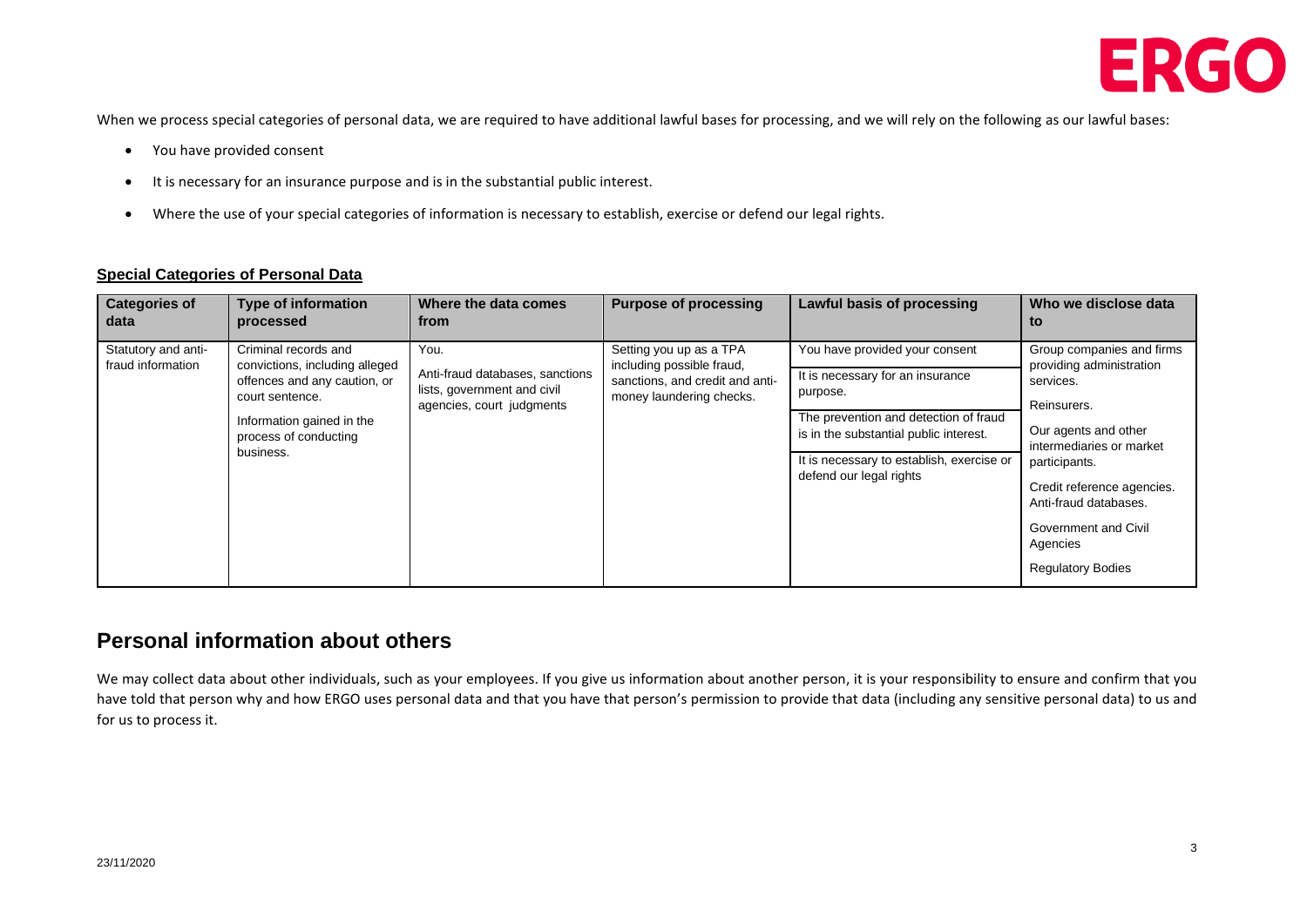

4

#### **How we protect your information**

Your privacy is important to us and we follow strict technical, physical and organisational procedures in the processing, storage, disclosure and destruction of your information. This is to protect against any unauthorised access or damage to, or disclosure or loss of, your information.

#### **Use of Consent**

In certain circumstances, we may need to process special categories of personal data, such as information about criminal convictions. To do this we may require your consent. You may withdraw your consent to processing at any time by contacting the Compliance Manager.

We will always attempt to explain clearly when and why we need this information and the purposes for which we will use it and will obtain your explicit consent to use sensitive personal data.

#### **Data retention**

Your personal data will only be kept for as long as it is necessary for the purpose for which it was collected.

| <b>Category of data</b>            | How long we retain your data                                                                                        |  |  |
|------------------------------------|---------------------------------------------------------------------------------------------------------------------|--|--|
| <b>Client Details</b>              | Once a partnership, relationship or a delegated<br>authority has ceased, full records will be kept for 10<br>years. |  |  |
| Financial and Accounts Information | Once a partnership, relationship or a delegated<br>authority has ceased, full records will be kept for 10<br>years. |  |  |
| Audit Information                  | Once a partnership, relationship or a delegated<br>authority has ceased, full records will be kept for 10<br>years. |  |  |